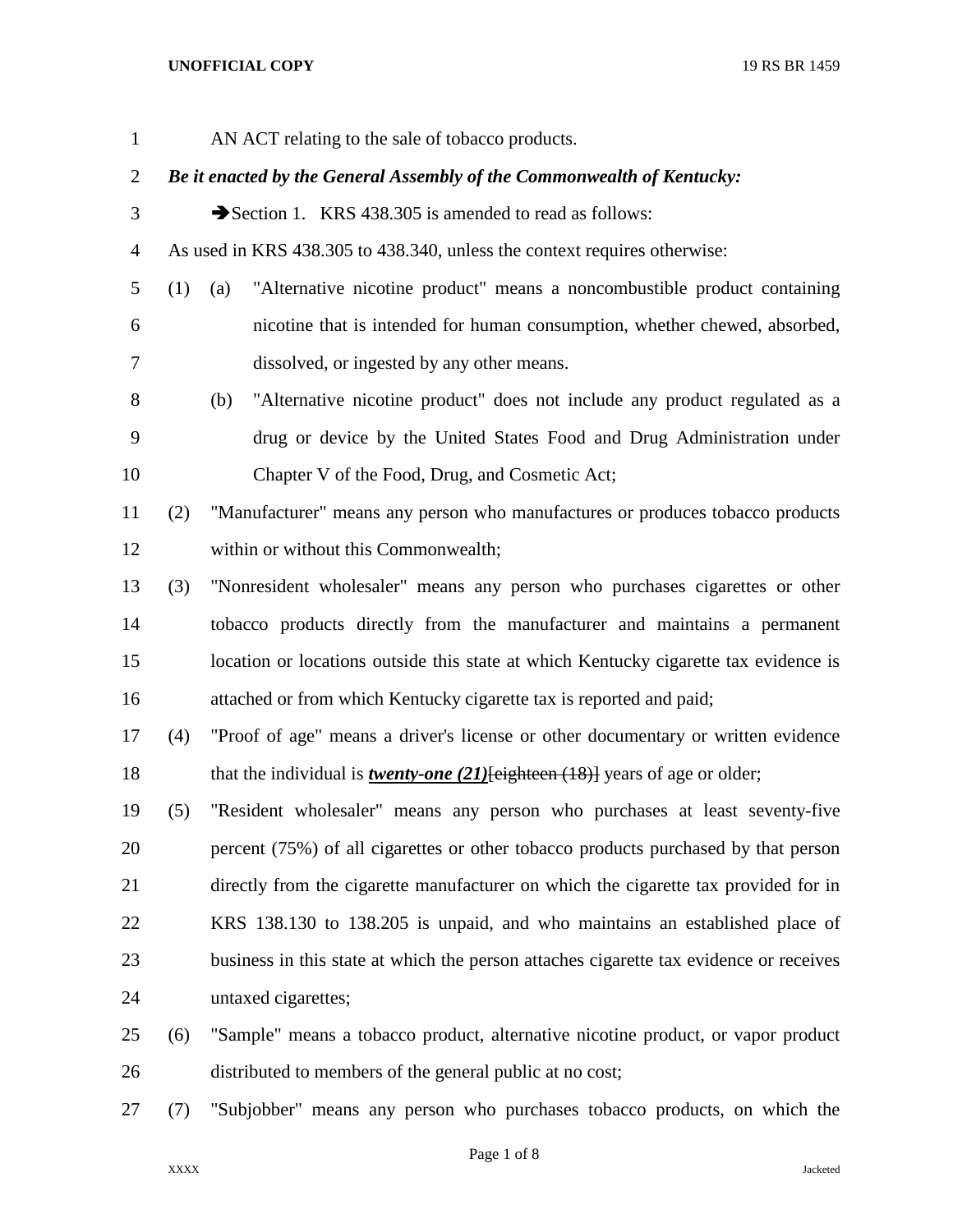Kentucky cigarette tax has been paid, from a wholesaler licensed pursuant to KRS 138.195, and makes them available to a retail establishment for resale;

- (8) (a) "Tobacco product" means any cigarette, cigar, snuff, smokeless tobacco product, smoking tobacco, chewing tobacco, and any kind or form of tobacco prepared in a manner suitable for chewing or smoking, or both, or any kind or form of tobacco that is suitable to be placed in a person's mouth.
- (b) "Tobacco product" does not include any alternative nicotine product, vapor product, or product regulated as a drug or device by the United States Food and Drug Administration under Chapter V of the Food, Drug, and Cosmetic Act; and

 (9) (a) "Vapor product" means any noncombustible product that employs a heating element, battery, power source, electronic circuit, or other electronic, chemical, or mechanical means, regardless of shape or size and including the component parts and accessories thereto, that can be used to deliver vaporized nicotine or other substances to users inhaling from the device. "Vapor product" includes but is not limited to any electronic cigarette, electronic cigar, electronic cigarillo, electronic pipe, or similar product or device and every variation thereof, regardless of whether marketed as such, and any vapor cartridge or other container of a liquid solution or other material that is intended to be used with or in an electronic cigarette, electronic cigar, electronic cigarillo, electronic pipe, or other similar product or device.

 (b) "Vapor product" does not include any product regulated as a drug or device by the United States Food and Drug Administration under Chapter V of the Food, Drug, and Cosmetic Act.

25 Section 2. KRS 438.310 is amended to read as follows:

 (1) No person shall sell or cause to be sold any tobacco product, alternative nicotine product, or vapor product at retail to any person under the age of *twenty-one*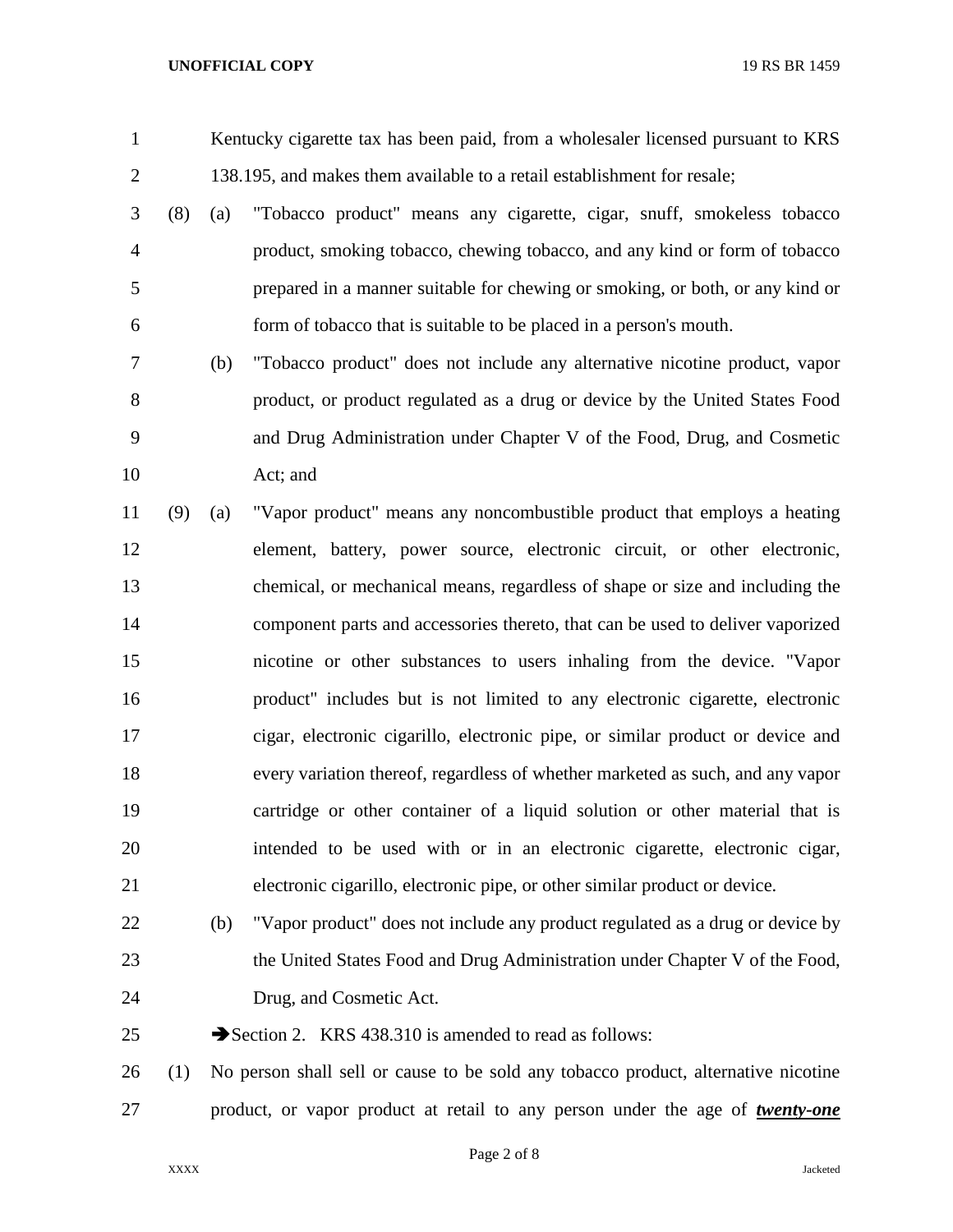- *(21)*[eighteen (18)], or solicit any person under the age of *twenty-one (21)*[eighteen (18)] to purchase any tobacco product, alternative nicotine product, or vapor product at retail.
- (2) Any person who sells tobacco products, alternative nicotine products, or vapor products at retail shall cause to be posted in a conspicuous place in his establishment a notice stating that it is illegal to sell tobacco products, alternative nicotine products, or vapor products to persons under age *twenty-one (21)*[eighteen (18)].
- (3) Any person selling tobacco products, alternative nicotine products, or vapor products shall require proof of age from a prospective buyer or recipient if the person has reason to believe that the prospective buyer or recipient is under the age of *twenty-one (21)*[eighteen (18)].
- (4) A person who violates subsection (1) or (2) of this section shall be subject to a fine of not less than one hundred dollars (\$100) nor more than five hundred dollars (\$500) for a first violation and a fine of not less than five hundred dollars (\$500) nor more than one thousand dollars (\$1,000) for any subsequent violation. The fine shall be administered by the Department of Alcoholic Beverage Control using a civil enforcement procedure.
- 19 Section 3. KRS 438.311 is amended to read as follows:
- (1) Except for the provisions of KRS 438.330, it shall be unlawful for a person who has not attained the age of *twenty-one(21)*[eighteen (18)] years to purchase or accept receipt of or to attempt to purchase or accept receipt of a tobacco product, alternative nicotine product, or vapor product, or to present or offer to any person any purported proof of age which is false, fraudulent, or not actually his or her own, for the purpose of purchasing or receiving any tobacco product, alternative nicotine product, or vapor product. It shall not be unlawful for such a person to accept receipt of a tobacco product, alternative nicotine product, or vapor product from an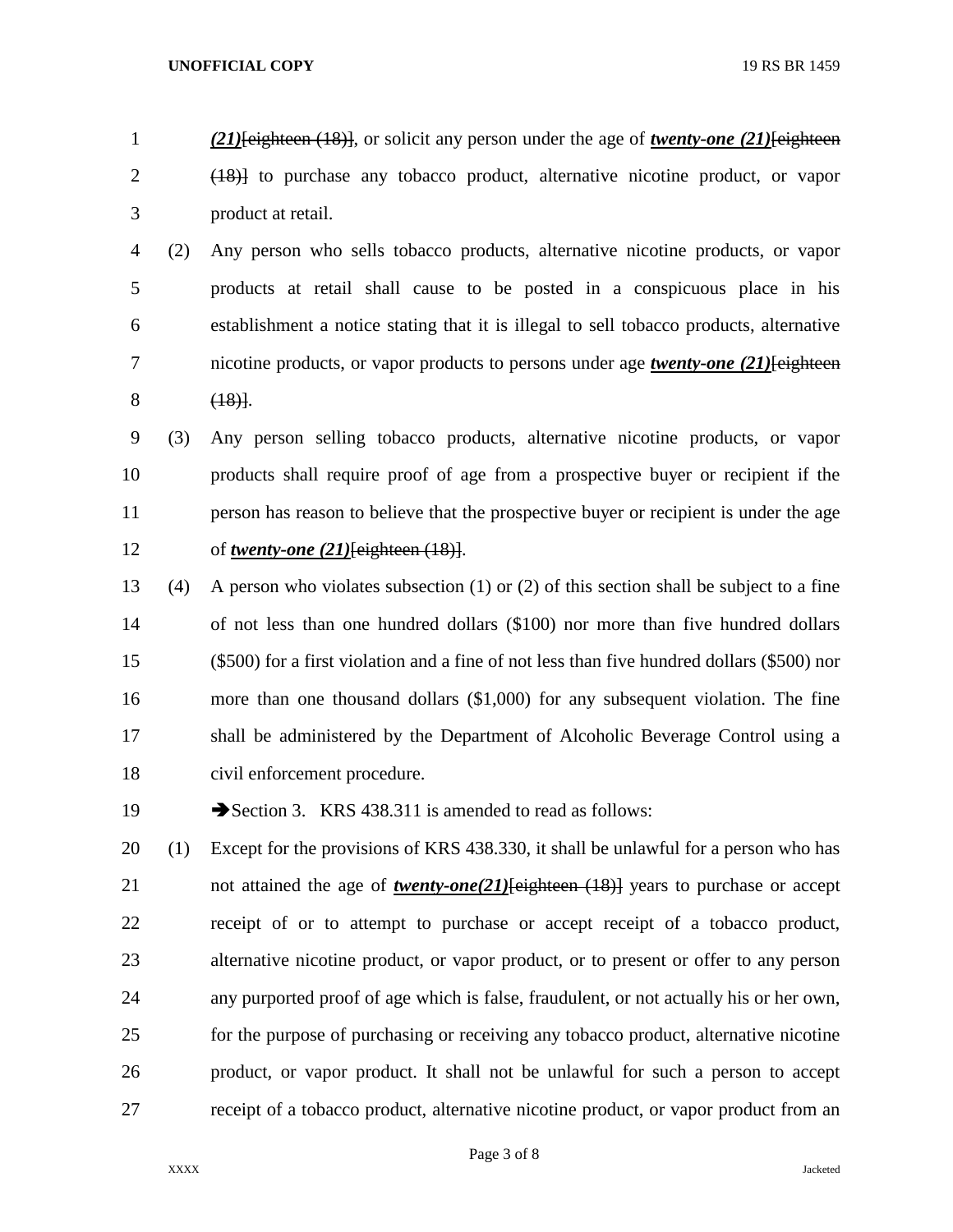employer when required in the performance of the person's duties. (2) This offense shall be deemed a status offense and shall be under the jurisdiction of the juvenile session of the District Court. (3) All peace officers with general law enforcement authority and employees of the Department of Alcoholic Beverage Control may issue a uniform citation, but not make an arrest or take a child into custody, for a violation of this section. If a child fails to appear in court in response to a uniform citation issued pursuant to the section, the court may compel the attendance of the defendant in the manner specified by law. 10 Section 4. KRS 438.313 is amended to read as follows: (1) No wholesaler, retailer, or manufacturer of cigarettes, tobacco products, alternative nicotine products, or vapor products may distribute cigarettes, tobacco products, alternative nicotine products, or vapor products, including samples thereof, free of 14 charge or otherwise, to any person under the age of *twenty-one* (21)<sup>[eighteen (18)].</sup>

 (2) Any person who distributes cigarettes, tobacco products, alternative nicotine products, or vapor products, including samples thereof, free of charge or otherwise shall require proof of age from a prospective buyer or recipient if the person has reason to believe that the prospective purchaser or recipient is under the age of *twenty-one (21)*[eighteen (18)].

- (3) Any person who violates the provisions of this section shall be fined not less than one thousand dollars (\$1,000) nor more than two thousand five hundred dollars (\$2,500) for each offense. The fine shall be administered by the Department of Alcoholic Beverage Control using a civil enforcement procedure for persons eighteen (18) years of age or older. For persons under the age of eighteen (18) years, the offense shall be deemed a status offense and shall be under the jurisdiction of the juvenile session of the District Court.
- (4) All peace officers with general law enforcement authority and employees of the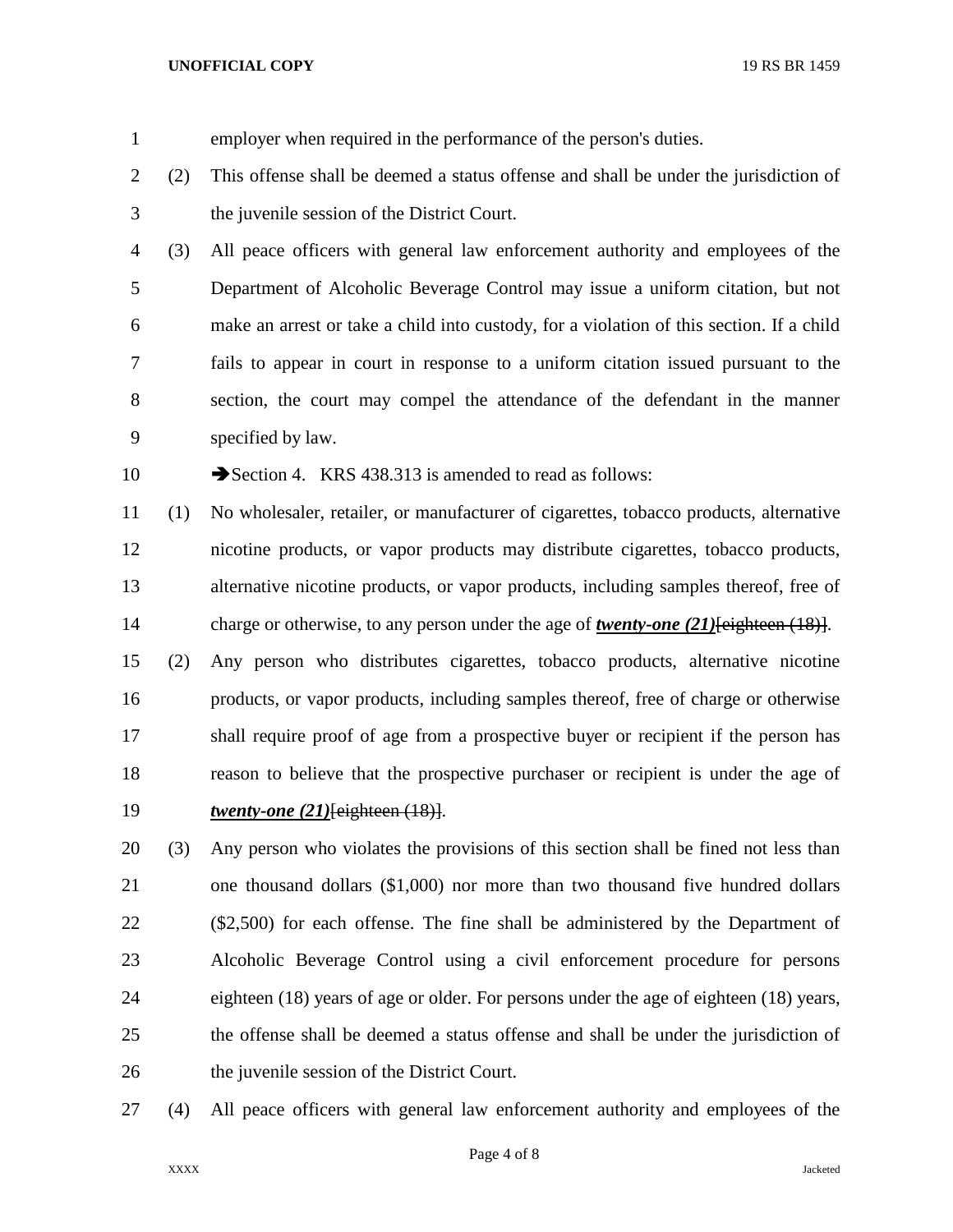Department of Alcoholic Beverage Control may issue a uniform citation, but may not make an arrest, or take a child into custody, for a violation of this section. If a child fails to appear in court in response to a uniform citation issued pursuant to this section, the court may compel the attendance of the defendant in the manner specified by law.

6 Section 5. KRS 438.315 is amended to read as follows:

 (1) The sale of tobacco products, alternative nicotine products, or vapor products dispensed through a vending machine is prohibited to any person under the age of *twenty-one (21)*[eighteen (18)] years.

 (2) The purchase of tobacco products, alternative nicotine products, or vapor products dispensed through a vending machine is prohibited to any person under the age of *twenty-one (21)*[eighteen (18)] years.

- (3) Except for vending machines located in factories or vending machines located in bars or taverns to which minors are not permitted access, any vending machine from which tobacco products, alternative nicotine products, or vapor products are dispensed shall be located in the line of sight of the cashier for the retail establishment.
- (4) Any owner of a retail establishment violating this section shall be subject to a fine of not less than one hundred dollars (\$100) nor more than five hundred dollars (\$500) for each violation. The fine shall be administered by the Department of Alcoholic Beverage Control using a civil enforcement procedure for persons eighteen (18) years of age or older. For persons under the age of eighteen (18) years, the offense shall be deemed a status offense and shall be under the jurisdiction of the juvenile session of the District Court.
- (5) All peace officers with general law enforcement authority and employees of the Department of Alcoholic Beverage Control may issue a uniform citation, but may not make an arrest, or take a child into custody, for a violation of this section. If a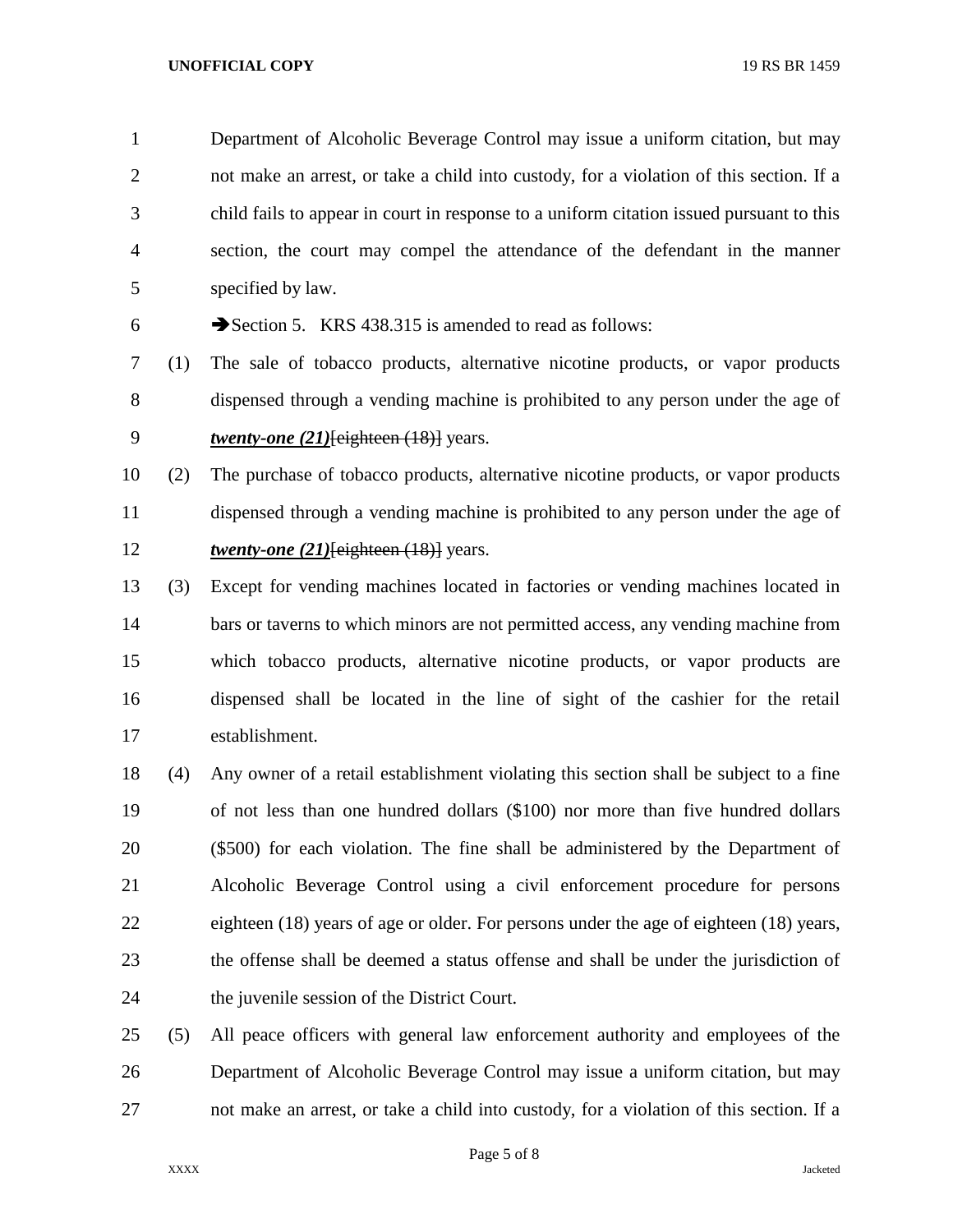- child fails to appear in court in response to a uniform citation issued pursuant to this section, the court may compel the attendance of the defendant in the manner specified by law.
- 4 Section 6. KRS 438.325 is amended to read as follows:

 (1) Each owner of a retail establishment selling or distributing tobacco products, alternative nicotine products, or vapor products shall notify each individual employed in the retail establishment as a retail sales clerk that the sale of tobacco products, alternative nicotine products, or vapor products to any person under the age of *twenty-one (21)*[eighteen (18)] years and the purchase of tobacco products, alternative nicotine products, or vapor products by any person under the age of *twenty-one (21)*[eighteen (18)] years are prohibited.

- (2) Each owner of a retail establishment selling or distributing tobacco products, alternative nicotine products, or vapor products shall notify each individual employed in the retail establishment as a retail sales clerk that proof of age is required from a prospective buyer or recipient if the person has reason to believe that the prospective purchaser or recipient is under the age of *twenty-one (21)*[eighteen (18)].
- (3) The notice to employees that is required in subsection (1) of this section shall be provided before the person commences work as a retail sales clerk, or, in the case of a person employed as a retail sales clerk on April 10, 2014, within thirty (30) days of that date. The employee shall signify receipt of the notice required by this section by signing a form that states as follows:
- "I understand that under the law of the Commonwealth of Kentucky it is illegal to sell or distribute tobacco products, alternative nicotine products, or vapor products to persons under the age of *twenty-one (21)*[eighteen (18)] years and that it is illegal for persons under the age of *twenty-one (21)*[eighteen (18)] years to purchase tobacco products, alternative nicotine products, or vapor products."

Page 6 of 8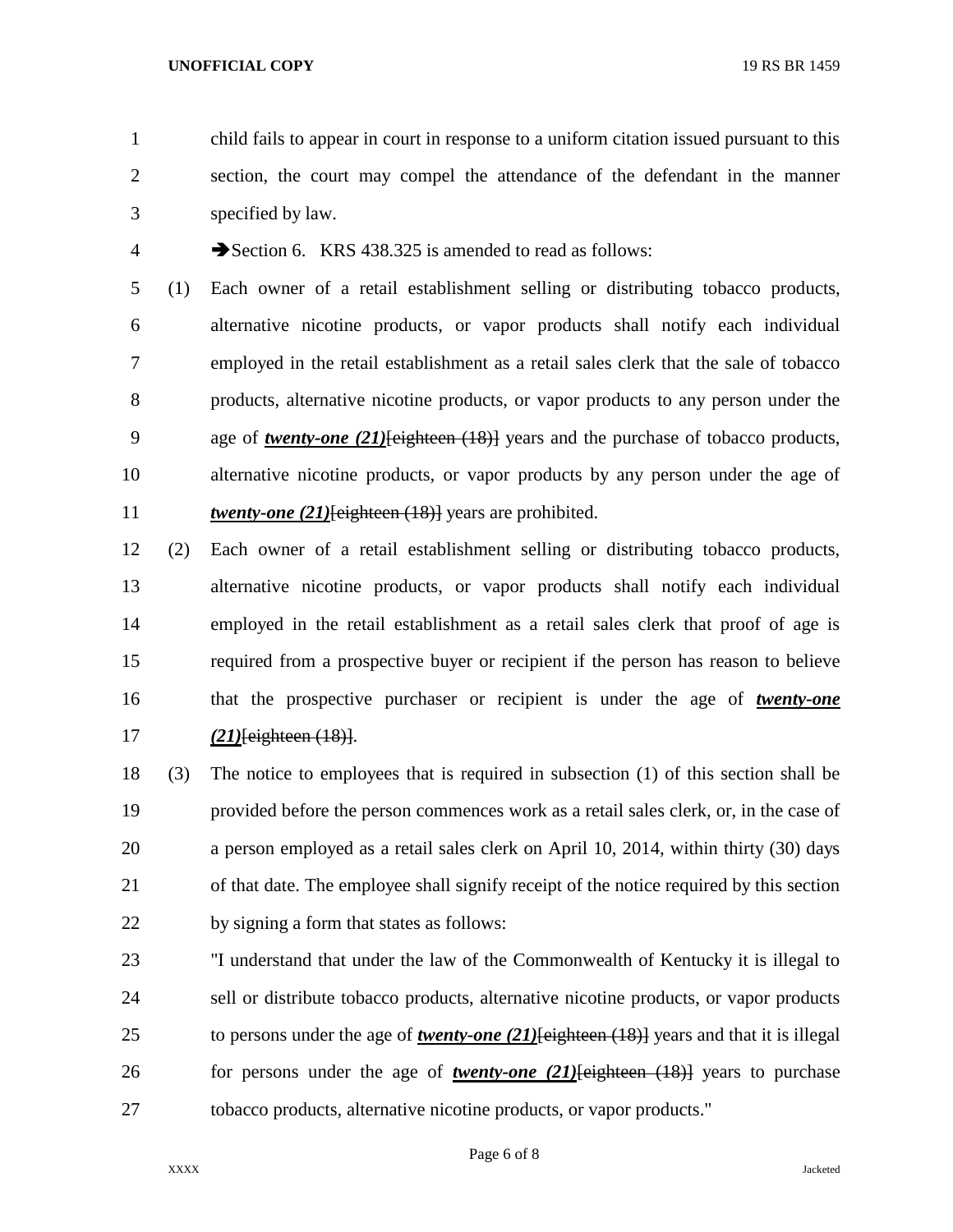(4) The owner of the retail establishment shall maintain the signed notice that is required pursuant to subsection (3) of this section in a place and in a manner so as to be easily accessible to any employee of the Department of Alcoholic Beverage Control or the Department of Agriculture conducting an inspection of the retail establishment for the purpose of monitoring compliance in limiting the sale or distribution of tobacco products, alternative nicotine products, or vapor products to persons under the age of *twenty-one (21)*[eighteen (18)] as provided in KRS 438.305 to 438.340.

 (5) Any owner of the retail establishment violating subsections (1) to (4) of this section shall be subject to a fine of not less than one hundred dollars (\$100) nor more than five hundred dollars (\$500) for each violation. The fine shall be administered by the Department of Alcoholic Beverage Control in a civil enforcement procedure.

13 Section 7. KRS 438.330 is amended to read as follows:

 (1) The Department of Alcoholic Beverage Control and the Department of Agriculture shall carry out annually conducted random, unannounced inspections of retail establishments where tobacco products, alternative nicotine products, or vapor products are sold or distributed for the purpose of enforcing the provisions of KRS 438.305 to 438.340. The inspections shall be conducted to the extent necessary to assure that the Commonwealth remains in compliance with Public Law 102-321 and applicable federal regulations. The Department of Alcoholic Beverage Control and the Department of Agriculture shall also ensure that targeted inspections are conducted at those retail establishments where, and at those times when, persons 23 under the age of *twenty-one* (21)<del>[eighteen (18)]</del> years are most likely to purchase tobacco products, alternative nicotine products, or vapor products. Persons under the age of *twenty-one (21)*[eighteen (18)] years may be used to test compliance with the provisions of KRS 438.305 to 438.340 only if the testing is conducted under the direct supervision of the Department of Alcoholic Beverage Control, sheriff, or